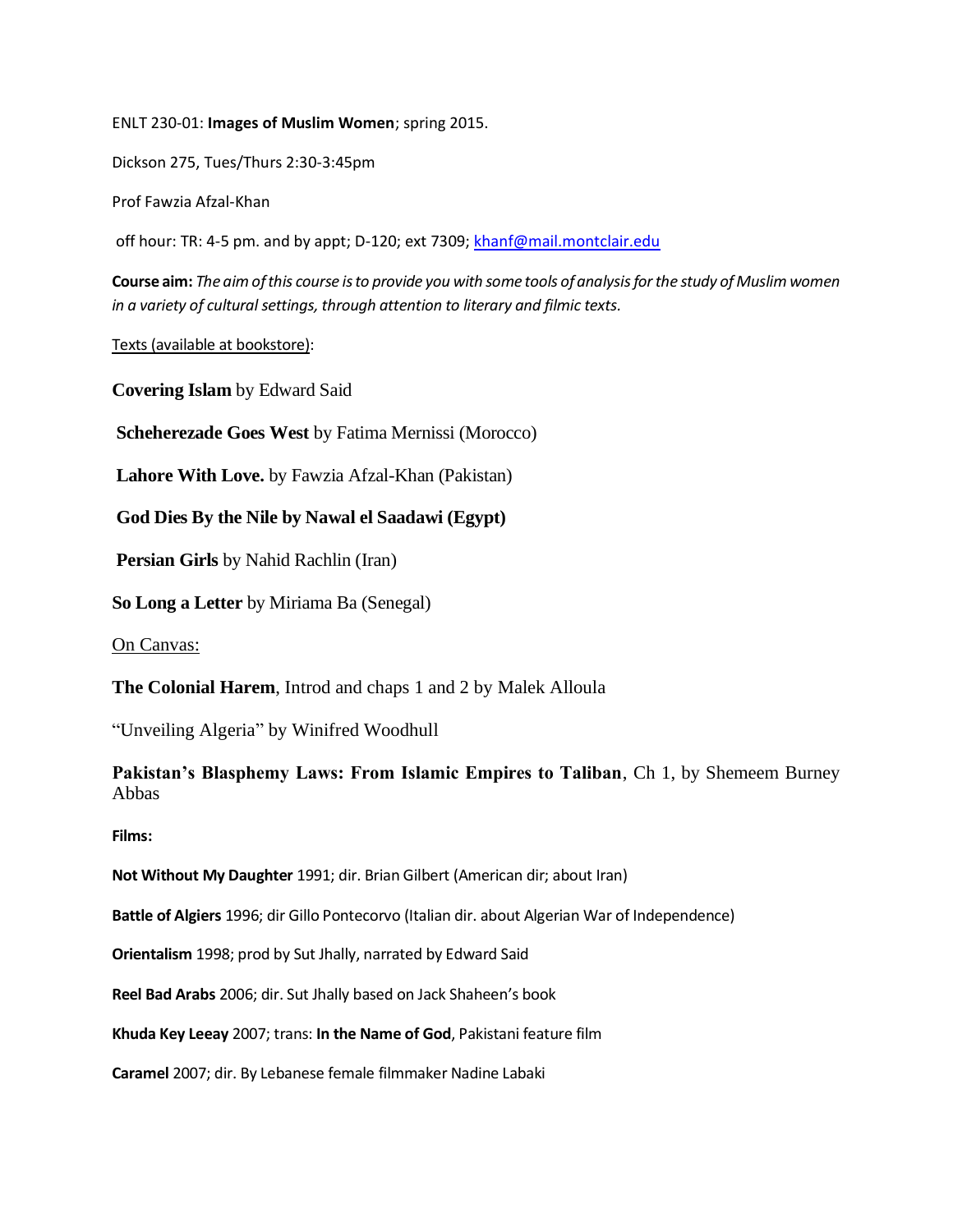### **Requirements:**

Since this is primarily a discussion-centered class, you are expected to keep up with ALL the readings that have been assigned, to be present in class, and to participate in the actual discussions. More than three absences during the course of the term will be grounds for a failing grade--be forewarned! Other requirements are as follows:

• Class participation=15%

• 3-4 pp. written responses to the texts, which can be **in the form of questions for discussion** due first day of discussion of the particular texts in question; **you must hand in ALL 4 responses to qualify for a grade**. **LATE entries will NOT be graded!** 25%

- Group oral reports/provocations on works studied. You may use your response-sheet to begin raising discussion questions, but in addition you should be prepared to tell the class something about the author/s, something about the reception of the work/s (book reviews, scholarly articles etc.), information on historical/geographical/cultural context (a lot of this can be gleaned from the work itself, if carefully studied). Each student will be responsible for participating in one group oral report/discussion—please sign up for one**, and come to class EACH day your group is responsible for leading discussion. 20%**
- **Group#1**= responsible for provoking discussion/providing some context on **Covering Islam**, *Not Without My Daughter*, and **Persian Girls Group#2=** *Battle of Algiers*, **Colonial Harem**, "Unveiling Algeria" and **Scheherezade Goes West**. **Group#3**= *Khuda Key Liye (In The Name of God*), **Blasphemy Laws of Pakistan, Lahore With Love**. **Group#4= God Dies By the Nile, So Long a Letter** and *Caramel*
- *I also suggest you each sign up to receive google alerts about Muslim Women for the duration of the course, which may be used as additional reference for your group provocations*
- Midterm exam 15%
- Final paper, see ideas for topic below. Approx.7- 8 pp double-spaced. 25%

## **Grading Policy:**

You will be graded holistically; that is to say, your performance on ALL assignments counts about equally. The final paper will weigh a bit more heavily--but I am loathe to break this down in term of percentages. My sense of the overall quality and consistency of your work in the course is what I will base your final grade on.

Unit#1: **ISSUES OF MEDIA/REPRESENTATION: Muslim Women as Objects and Subjects of Discourse**

**Q to think about: Who is representing whom? How? Why? What is the power dynamic between those doing the representing and those being represented?**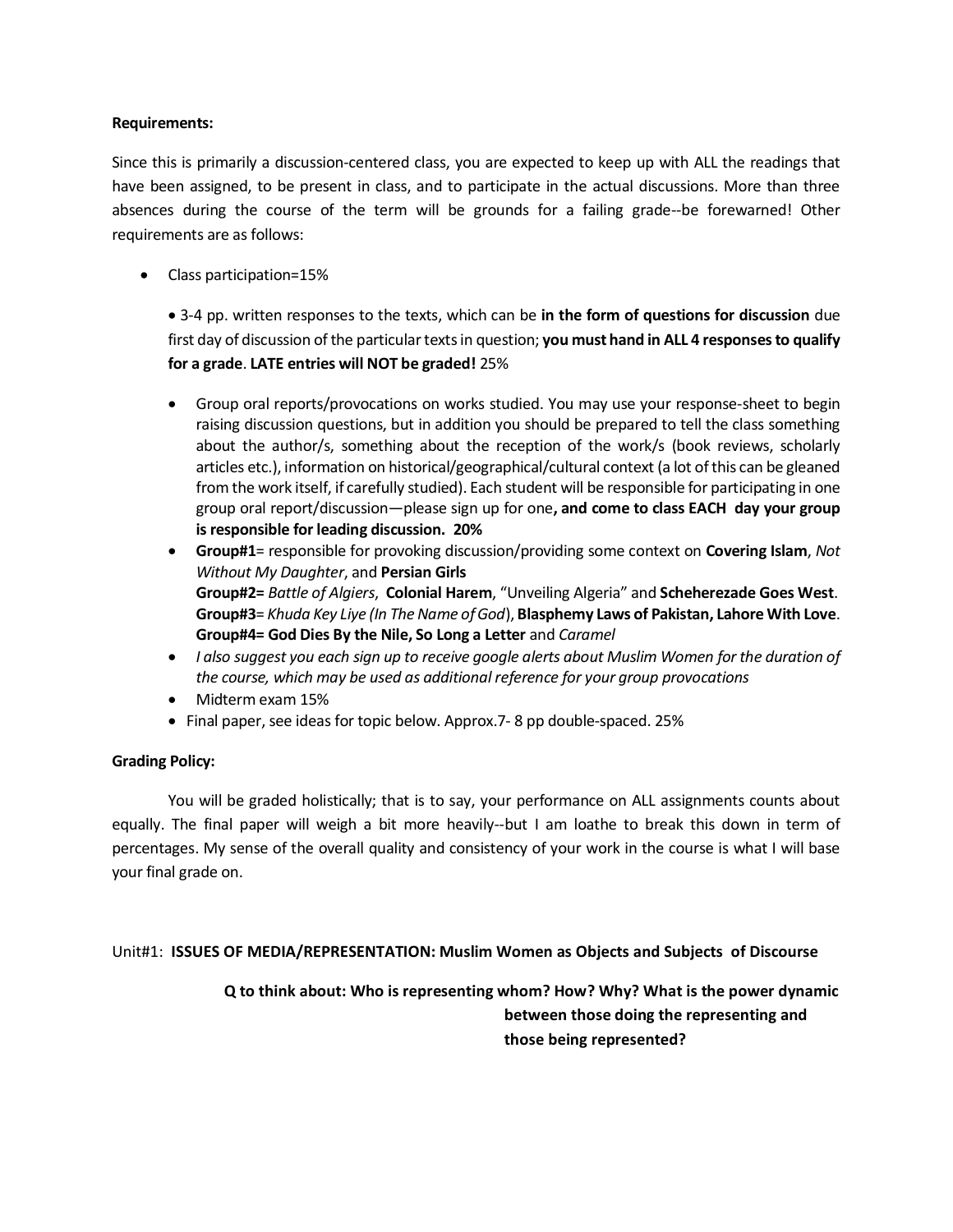Week 1 Tues Jan 20:

Introductions; group sign up, discussion of syllabus etc.

Week 1 Thurs Jan 22: Watch *Orientalism* in class and discuss

Week 2 Tues Jan 27: Watch *Reel Bad Arabs and discuss*

Week 2, Thurs Jan 29 Plus Week 3 Feb 3: Covering Islam, by Edward Said: Introduction plus entire first chap; plus Ch Two: The Iran Story: "Holy War" and Ch on "Loss of Iran"; **Group 1** will discuss the readings/their questions about these chapters for 15 mins each class, referencing any pertinent materials from the films we've seen; then we will all jump into the discussion.

Week 3 Thurs Feb 5 and Week 4 Tues Feb 10: in-class viewing of film: *Not Without My Daughter*; plus discussion on tues Feb 10, led by **Group 1**.

Week 4 (thurs Feb 12) and Week 5 Tues Feb 17: **Persian Girls** by Nahid Rachlin; **Group 1** continues to lead discussion. (**Response #1 must be uploaded on Canvas prior to class on Feb 12; you should comment on/tie together/share your questions about ALL of the works studied and discussed thus far)**

Week 5 (thurs Feb 19*)*: View **The Battle of Algiers** in class; remainder you must see on your own

Week 6 (Feb 24,26): Discuss entire film alongside chapters of Malek Alloula's **The Colonial Harem** (posted on Canvas) plus Woodhull's article. **Group 2**

Week 7 (March 3,5): Mernissi, **Scheherezade Goes West** (select chapters); **group 2** (group should also look up Orientalist paintings by Delacroix, Ingres etc. mentioned by Mernissi, and show us some of their most famous paintings in class). (**Response #2 due March 5**; same guidelines as before)

**End of Unit#1 Mid term Exam, questions will test your understanding of basic concepts and issues discussed through the readings so far. You must submit your exam via Canvas March 6th By 9 am.**

#### **WEEK 8 (March 10, 12): SPRING BREAK**

**Unit#2: Muslim Women as Subjects of Discourse. Themes/topics: Sexuality and the Veil, Postcolonial Nationalism, War, Classissues, Polygamy, Spiritualism and East-West Comparisons.**

Week 9: (March 17, 19): View film*,* **Khuda Key Liye (In the Name of God in Sprague Library**

Week 10 (tues, March 24): Discussion of Film. Led by **Group 3**

*ALSO: In the evening, the documentary film* **The Square** *(about the Arab Uprising in Cairo) will be screened and one of the filmmakers will be present for Q and A. Please make every effort to attend extra credit will be given.*